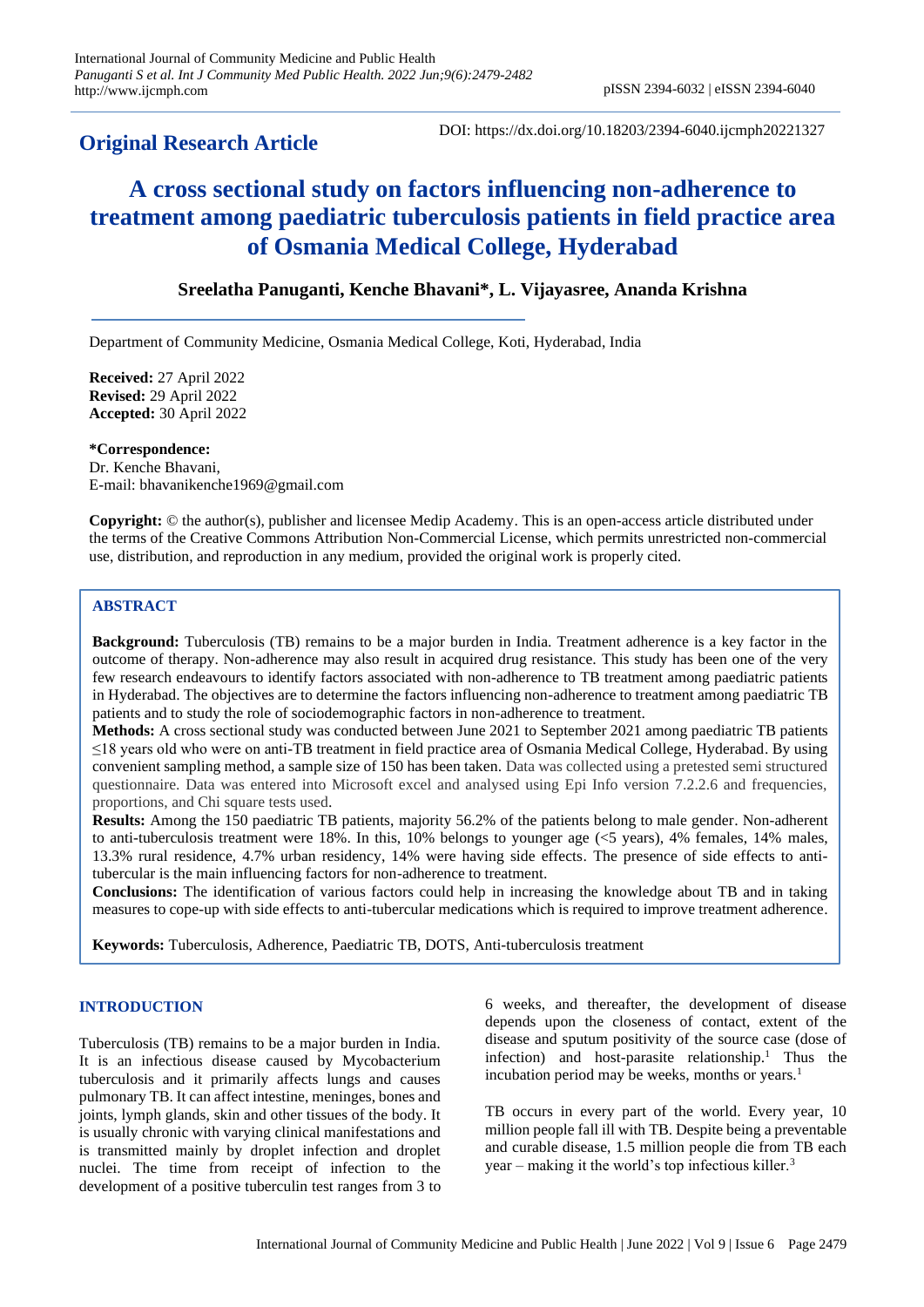According to World Health Organization (WHO): a bacteriologically confirmed TB case is one from whom a biological specimen is positive by smear microscopy, culture or WRD (such as expert MTB/RIF). All such cases should be notified, regardless of whether TB treatment has started.<sup>2</sup>

Also, according to WHO, a clinically diagnosed TB case is one who does not fulfil the criteria for bacteriological confirmation but has been diagnosed with active TB by a clinician or other medical practitioner who has decided to give the patient a full course of TB treatment. This definition includes cases diagnosed on the basis of X-ray abnormalities or suggestive histology and extrapulmonary cases without laboratory confirmation. Clinically diagnosed cases subsequently found to be bacteriologically positive (before or after starting treatment) should be reclassified as bacteriologically confirmed.<sup>2</sup>

Bacteriologically confirmed or clinically diagnosed cases of TB are also classified according to: anatomical site of disease; history of previous treatment; drug resistance; and human immunodeficiency virus (HIV) status.<sup>2</sup>

Treatment adherence is a key factor in the outcome of therapy. Non-adherence may also result in acquired drug resistance.

#### *Non-adherence*

Missing of more  $\geq 2$  consecutive weeks of directly observed therapy (DOTS) was taken as non-adherent.6

#### *Need for the study*

The problem of non-adherence continues to persist due to varied reasons. In the Indian context, most of the studies in the literature have focused on identifying the factors affecting non-adherence to TB treatment. This study has been one of the very few research endeavours to identify factors associated with non-adherence to tuberculosis treatment among paediatric patients in Hyderabad.

#### *Objectives*

Objectives of the study were: to determine the factors influencing non-adherence to treatment among paediatric tuberculosis patients; and to study the role of sociodemographic factors in non-adherence to treatment.

#### **METHODS**

#### *Study design*

The study was a cross sectional study.

#### *Study period*

The period of the study was from June 2021 to September 2021.

#### *Study population*

Paediatric TB patients ≤18 years old who were on anti-TB treatment were a part of the study population.

#### *Sample size*

150 paediatric TB patients using convenient sampling technique was the sample size.

#### *Selection of study subjects*

There are 26 DOTS centres under Osmania TU in urban field practice area and one in rural field practice area. By identifying the DOTS centres under urban and rural field practice areas, list of information containing paediatric tuberculosis patients who were under treatment was obtained. From the list a sample of 150 patients were selected by convenient sampling technique.

All paediatric TB patients registered under DOTS from June 2021 to September 2021 were taken into study.

#### *Inclusion criteria*

All paediatric pulmonary TB patients registered under DOTS who have given consent for the study were included in the study.

#### *Exclusion criteria*

TB patients who did not give informed consent; and patients who are unavailable, unable to communicate, seriously ill at the time of data collection were excluded.

Data was entered into Microsoft excel and analysed using Epi Info version 7.2.2.6.

#### *Study tool*

Data was collected using a pretested semi structured questionnaire.

#### *Statistical tests employed*

Statistical tests such as frequencies, proportions, and Chi square test were employed.

#### **RESULTS**

The mean age of the study population was  $10\pm 3$  years. Among the 150 paediatric TB patients, 43.8% were females. Non-adherent to anti-TB treatment were 18%. In this, 10% belongs to younger age  $\ll$  5 years), 4% females, 14% males, 13.3% rural residence, 4.7% urban residency, 14% were having side effects like skin rashes, itchy skin, nausea, vomiting, diarrhoea, loss of appetite, tingling sensation of hands, feet. The presence of side effects to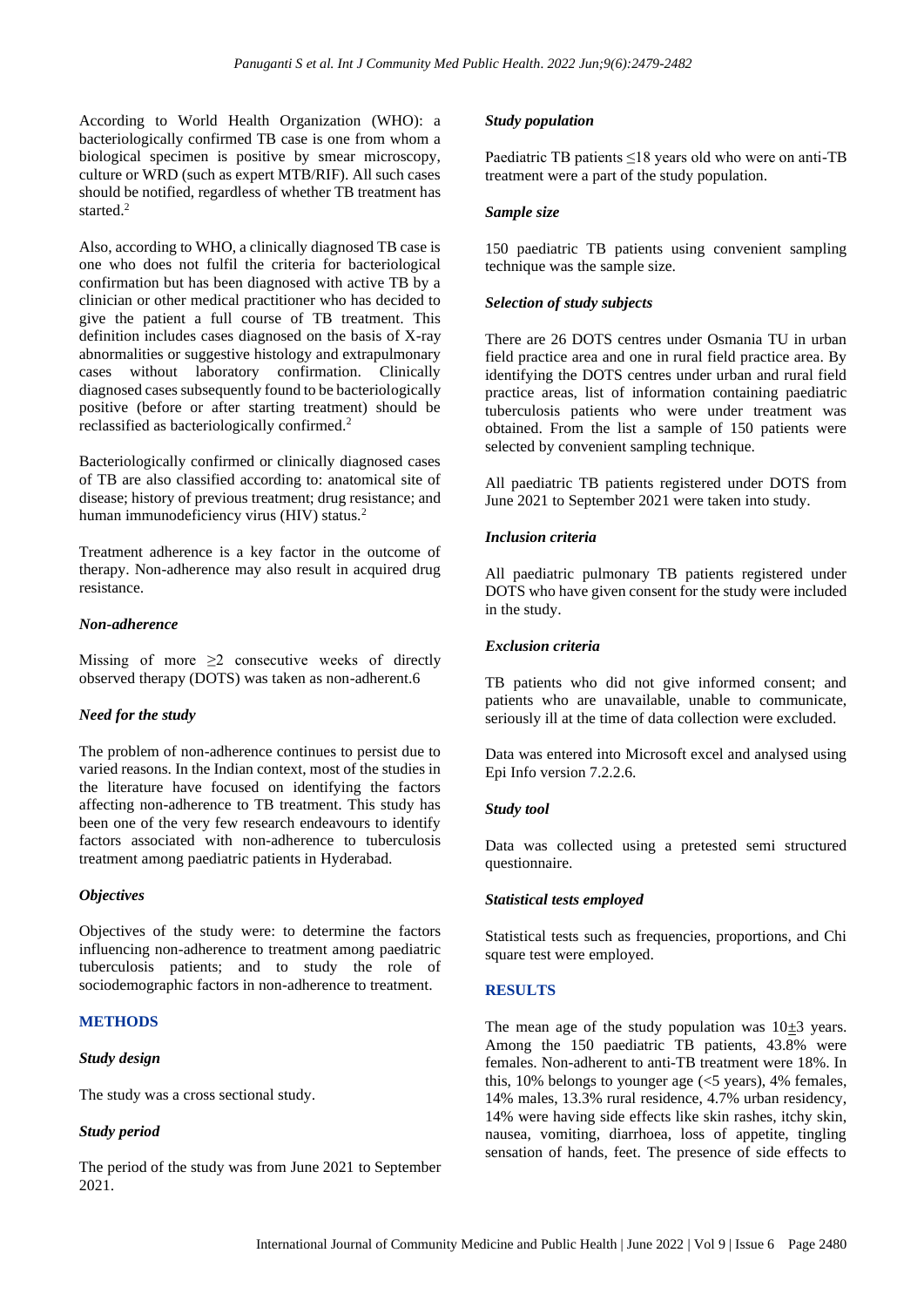anti-tubercular is the main influencing factors for nonadherence to treatment.

In the present study, majority 56.2% of the patients belong to males among the total study population. 43.8% belong to females (Figure 1).



**Figure 1: Gender wise distribution.**

In the present study, majority 50.64% of the patients belong to Muslim religion among the total study population. 7.02% and 42.34% belong to Christian and Hindu religion respectively (Figure 2).



**Figure 2: Distribution based on religion.**



**Figure 3: Distribution based on SE status.**

In the present study most of the patients 50.64% belonged to III socio-economic class among total study population. 23.90% belonged to IV socio-economic class. 14.28%, 7.8% and 3.38% belonged to II, V and I socio-economic class respectively (Figure 3).

In the present study, majority 82% of the patients were adherent to anti-TB medications among the study population whereas 18% were non-adherent to medications (Figure 4).



**Figure 4: Distribution based on treatment adherence.**

**Table 1: Predictors of non-adherence to treatment.**

| <b>Variable</b>                 | <b>Adherent</b> | <b>Non-adherent</b> | P value         |
|---------------------------------|-----------------|---------------------|-----------------|
| Age (years)                     |                 |                     |                 |
| $0 - 5$                         | 20              | 15                  |                 |
| $6 - 10$                        | 50              | 6                   | 0.00007         |
| $11 - 18$                       | 53              | 6                   |                 |
| Gender                          |                 |                     |                 |
| Female                          | 66              | 6                   | 0.003           |
| Male                            | 57              | 21                  |                 |
| <b>Place of residence</b>       |                 |                     |                 |
| Urban                           | 63              | 7                   | 0.017           |
| Rural                           | 60              | 20                  |                 |
| <b>Presence of side-effects</b> |                 |                     |                 |
| Yes                             | 6               | 21                  | $<$ 0.0001 $\,$ |
| No                              | 117             | 6                   |                 |

In the present study, younger age  $\ll 5$  years), female gender, rural residence, presence of side effects like skin rashes, itchy skin, nausea, vomiting, diarrhoea, loss of appetite, tingling sensation of hands, feet were some of the factors influencing non-adherence to treatment (Table 1).

#### **DISCUSSION**

Poor adherence contributes to worsening of TB not only by increasing incidence but also by increasing drug resistance. Resistance to drugs has become a serious obstacle in control of the disease. Adherence to tuberculosis treatment regimen is the major and main factor that contributes to its cure rate and better patient health outcomes.

In the present study the prevalence of non-adherence to anti-TB medications was 18% among total study population. Similar findings were seen in study done by